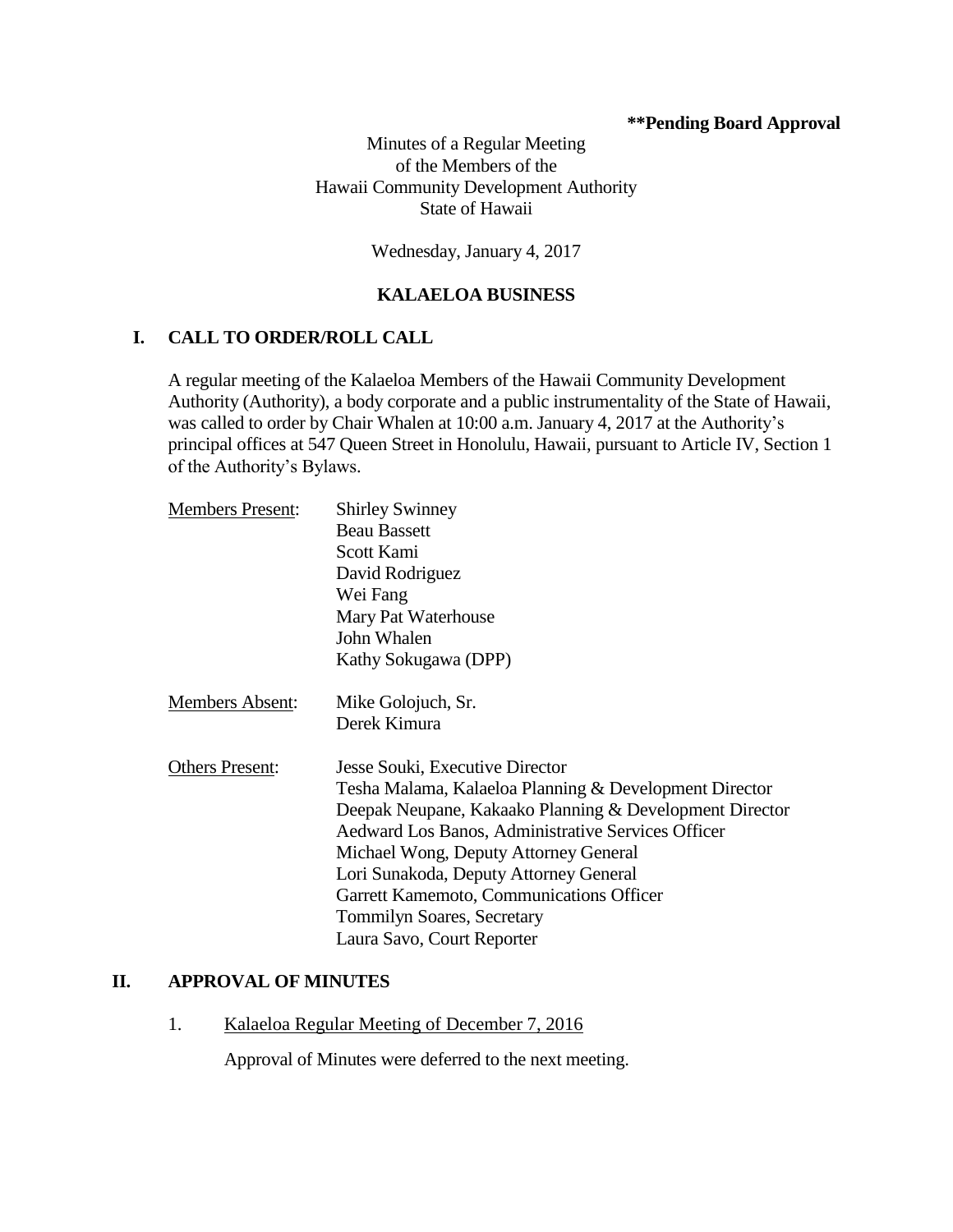## **III. ACTION ITEMS**

a. No Action Items

# **IV. REPORT OF THE EXECUTIVE DIRECTOR**

2. Annual Report to the Authority from the Kalaeloa Heritage and Legacy Foundation (KHLF) regarding the Kalaeloa Heritage Park (Park).

Ms. Tesha Malama presented the report provided in the board packet and highlighted, Exhibit A, the KHLF annual report to the authority. Ms. Malama introduced Mr. Dwight Victor of the Kalaeloa Heritage and Legacy Foundation who presented the annual report.

Before taking questions on the annual report presentation Chair Whalen noted for the board that Member D. Kalani Capelouto submitted his resignation from the board effective January 3, 2017. Mr. Capelouto was appointed by the City Council and ED Souki will be contacting the City for a replacement.

Member Bassett noted that Mr. Victor mentioned needing a fence for security purposes and asked what the potential danger is that a fence is needed for the area. Mr. Victor stated its to ensure there isn't any trespassing or dumping in the area and is also part of the lease that a fence be installed. Mr. Victor also mentioned with KHLF's current revenues, it would be difficult to provide funding for the fence and will need assistance with that cost.

Ms. Sokugawa asked Ms. Malama to confirm that Haseko is not involved. Ms. Malama stated that Haseko is located to the east of the Kalaeloa District and is not a standing partner.

Chair Whalen stated he understands R.M. Towill offered assistance with the stockpile issue. Ms. Malama explained that R.M. Towill came out and did some testing and grading but that Hunt is also working with KHLF to schedule the removal of the stockpile and mentioned a goal for the first quarter of 2017.

Member Rodriguez strongly encouraged KHLF to try and qualify for the OHA cultural grant. Mr. Victor stated they started to look at some grant opportunities but they are still working through some of their policies and procedures to KHLF needs to have in place and thanked Member Rodriguez for that encouragement.

There were no further questions from board members or the public.

3. Status on the U.S. Navy (Navy) Jurisdiction and Hunt Companies (Hunt) Real Estate Ground Lease No. N62742-08-RP-00057, Section 13.1 "Compliance with Applicable Laws."

Ms. Malama explained that she brought the information item for discussion to confirm what the board would like to do regarding the Navy's current jurisdiction of the